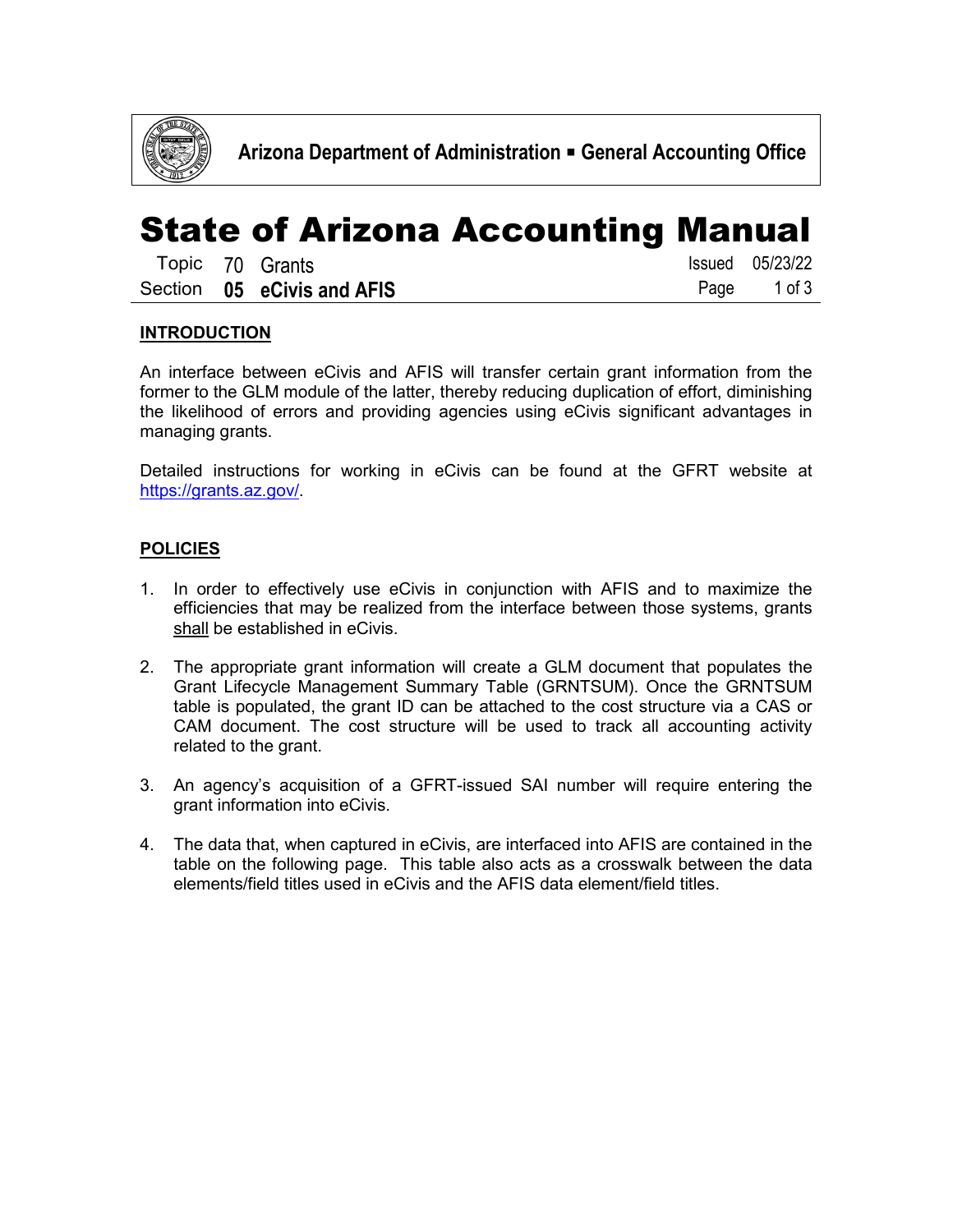# **State of Arizona Accounting Manual<br>
Topic 70 Grants**

05 **eCivis and AFIS** 

Topic 70 Grants **Issued 05/23/22**<br>Section **05 eCivis and AFIS** Page 2 of 3

| eCivis                         | <b>AFIS</b>                    |                                                                                                                                                                                                                                                                                                                                                                                      |
|--------------------------------|--------------------------------|--------------------------------------------------------------------------------------------------------------------------------------------------------------------------------------------------------------------------------------------------------------------------------------------------------------------------------------------------------------------------------------|
| data element/field title       | data element/field title       | <b>Note</b>                                                                                                                                                                                                                                                                                                                                                                          |
| Department                     | Department                     | Completed during agency's eCivis account set-<br>up using the three-letter AFIS agency code.                                                                                                                                                                                                                                                                                         |
| Agency                         | <b>Funding Agency</b>          | eCivis generates the specific department/office<br>within State or Federal government or the<br>agency enters the specific name of the funding<br>source in the Organization Funding within<br>eCivis. Naming conventions listed in the<br>Naming Convention List published by GFRT<br>must be used, if the funding source has a<br>convention on the list.                          |
| Projected Award \$             | <b>Funding Request</b>         | Dollar amount of grant proceeds requested and<br>anticipated to be received.                                                                                                                                                                                                                                                                                                         |
| Internal Grant ID              | Grant ID                       | The State Application Identifier (SAI) is input<br>into Internal Grant ID by GFRT at the Grant<br>Awarded Stage. SAI letter generated by GFRT<br>upon request at either the Application<br>Preparation or Submitted Stage and posted in<br>the Document tab of the Project Dashboard.<br>The grant ID must be added to the associated<br>cost structure using a CAS or CAM document. |
| Project Name                   | <b>Grant ID Name</b>           | The Project Name can be anything the grant<br>funding is being used to support.                                                                                                                                                                                                                                                                                                      |
| <b>Grant Title</b>             | Grant Program Name             | eCivis generates the name of the specific<br>funding opportunity. For customized<br>Organizational Funding projects in eCivis, the<br>agency creates the name of the funding<br>opportunity.                                                                                                                                                                                         |
| Funding Type                   | <b>Grant Type</b>              | eCivis identifies the funding source as Federal,<br>State or local funding.                                                                                                                                                                                                                                                                                                          |
| <b>Actual Funds</b>            | <b>Total Available Funding</b> | eCivis generated; however, if not available, it<br>will default to the stated or entered Projected<br>Award \$.                                                                                                                                                                                                                                                                      |
| Awarded Amount                 | Awarded Amount                 | Dollar amount of grant proceeds actually<br>awarded.                                                                                                                                                                                                                                                                                                                                 |
| <b>Grantor Contract Number</b> | <b>Grant Award Number</b>      | Agency eCivis user should input the initial Grant<br>Award Number, Grant Number, FAIN,<br>Document Number or other funder/grantor<br>authorized unique identifier as on the NOA.                                                                                                                                                                                                     |
| <b>DUNS Number</b>             | <b>DUNS Number</b>             | A unique numeric identifier formerly assigned<br>by Dun & Bradstreet, replaced with the UEI -<br>information presented in the system is historic.                                                                                                                                                                                                                                    |
| UEI                            | UEI                            | The Unique Entity Identifier (UEI) assigned by<br>the U.S. General Services Administration<br>SAM.gov.                                                                                                                                                                                                                                                                               |
| <b>Contract Start Date</b>     | Funding Period From            | The Project Period From date as stated in the<br>NOA.                                                                                                                                                                                                                                                                                                                                |
| <b>Contract Close Date</b>     | <b>Funding Period To</b>       | The Project Period Through date as stated in<br>the NOA.                                                                                                                                                                                                                                                                                                                             |